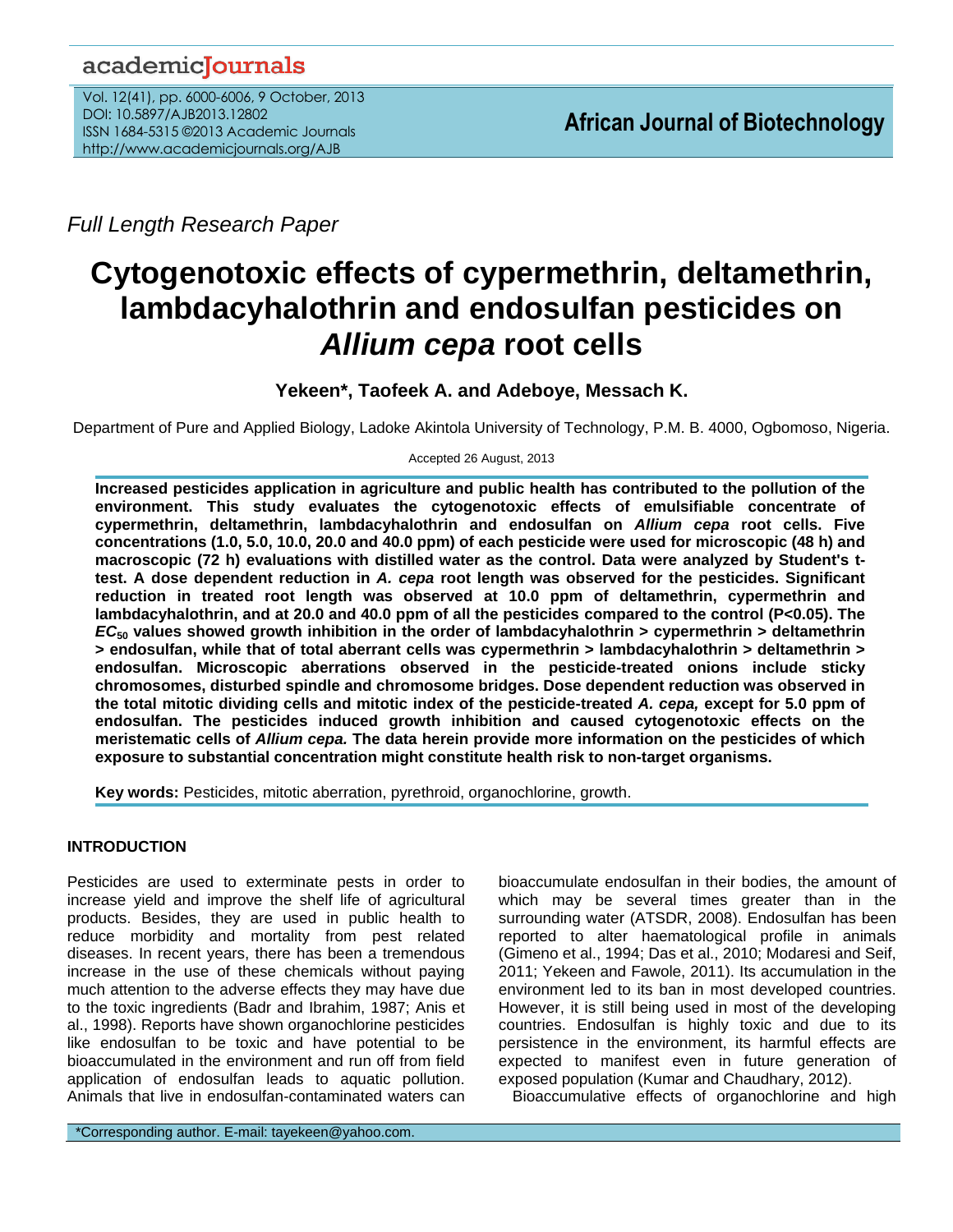toxic effects of organophosphates especially on nontarget organisms led to the increase use of pyrethroids as a potential alternative. Lambdacyhalothrin, deltamethrin and cypermethrin are type II pyrethroids extensively used in agriculture. Pyrethroids are also used in public health to reduce malaria morbidity and mortality (Zaim et al., 2000).

Although technical grades of pyrethroids were reported to have less to no toxic effects on non-target organisms, emulsifiable concentrate formulations of pyrethroids were two to nine times more toxic compared to the technical grades (Sanchez-Fortun and Barahona, 2005). Evaluations of some pyrethroids through different biological endpoints in animals show that they cause alteration in the haematological profile of exposed animals [\(Gimeno](http://www.sciencedirect.com/science/article/pii/0742841394000197) et al., 1994; Yekeen et al., 2007; Khan et al., 2012; Yekeen et al., 2013, Muthuviveganandave et al., 2013). Cypermethrin caused significant increase in chromosome aberration and in micronucleated erythrocytes frequency in farm workers (Carbonell et al., 1995; Lander et al., 2000). DNA damage was detected in tissue of workers involved in the production of cypermethrin (Grover et al., 2003).

Deltamethrin as a synthetic dibromo-pyrethroid insecticide and acaricide has been known to be three times more powerful than some other pyrethroids (Bradbury and Coats, 1989), which enhances its usage both indoor and outdoor. Cabral et al. (1990) reported that deltamethrin does not appear to be carcinogenic in mice or rats, while a very low dose of deltamethrin dis-plays harmful effects by disrupting hepatic and renal function and cause DNA damages in pubescent female rats (Chargui et al., 2012).

A non-significant induction of sperm cell aberra-ions in mice was reported for emulsifiable concentrate form of deltamethrin (Yekeen et al., 2007). Lambdacyhalothrin is used in public and animal health applications where it effectively controls a broad spectrum of insects and ectoparasites (Davies et al., 2000). The cytogenetic effects of lambdacyhalothrin were investigated in humans and various animal species using different endpoints such as micronucleus (MN) formation, induction of chromosomal aberrations and sister chromatid exchange (Fahmy and Abdalla, 2001; Celik et al., 2005), while studies on plant assay are limited.

The present study sought to evaluate the cytotoxic effects of cypermethrin, deltamethrin, lambdacyhalothrin and endosulfan in *Allium cepa*. This plant assay was selected because it is cost effective and as reliable as other methods for evaluation of chromosome aberrations (Rank and Nielsen, 1997) and can be easily used to assess toxicity via effective concentration determination (Yildiz and Arikan, 2008).

#### **MATERIALS AND METHODS**

#### **Test chemicals**

All pesticides were procured in the form (emulsifiable concentrate)

commonly available in the market and widely used: Thionex® 35 EC (350 g/L) for endosulfan, Karate ® 2.5 EC for lambdacyhalothrin, Deltaforce ® 2.5% EC for deltamethrin, and 10% EC for cypermethrin. Carmine salt was purchased from Zayo Sigma Chemicals Limited, Nigeria. All other chemicals used were of analytical grade.

#### *Allium cepa* **assay**

The onion bulbs (*Allium cepa* L.) used for experiment were sundried for three weeks, and the outer scales and brownish bottom plates were carefully removed, leaving the root ring primordial intact. Five concentrations (1.0, 5.0, 10.0, 20.0 and 40.0 ppm) of each pesticide were prepared with distilled water used as diluents as well as the control.

Twelve (12) onion bulbs were planted per concentration with each bulb placed on 50 ml capacity beaker filled separately with the prepared concentrations of the pesticides. Onion roots were grown at room temperature (25±1°C) in a dark cupboard. The contents of the beaker were replaced with freshly prepared pesticide solution at every 24 h.

The root tips used for microscopic evaluation were harvested from five onion bulbs per concentration at 48 h, and fixed in ethanolethanoic acid (3:1 v/v) before been transferred to 70% ethanol. The root tips were then hydrolyzed in 1 N HCl at 65°C for 3 min. Two root tips were squashed on slides, and then stained with acetocarmine for 15 min.

One thousand (1,000) cells per slide and a total of 5000 cells per concentration were scored for the frequency and occurrence of different types of chromosomal aberrations in the dividing cells at 1000x as previously described (Fiskesjo, 1985; Bakare et al. 2000; Lateef et al. 2007). The photomicrographs were taken with the Ocular VGA adapted Bresser Erudit DLX microscope (Germany). The mitotic index and mitotic inhibition were determined from the scores obtained for dividing cells based on these formulae:

number of dividing cell in the treatment ×100 Mitotic Index  $(MI)$ = Total number of cell

Mitotic Inhibition =  $\frac{\text{Mittotic index of control - Mittotic index of treatment} \times 100}{\text{Mittotic index of treatment}}$ Mitotic index of control

The length of each root from the 5 onion bulbs per concentration and the control were measured at 72 h for macroscopic evaluation, and growth inhibition was evaluated. The  $EC_{50}$  was extrapolated from the graph of percentage root growth relative to control against pesticides concentrations.

#### **Statistical analysis**

The means with the standard errors for each of the concentrations per pesticide were calculated. The data obtained for the root length of the treated groups and the control was compared using t-test and considered significant at P≤ 0.05.

#### **RESULTS AND DISCUSSION**

The mean root length of the treated *A. cepa* for the four pesticides in all concentrations was lower compared to the control (Table 1). A dose dependent reduction was observed in *A. cepa* root length for the pesticides except at 5.0 ppm of deltamethrin. Significant difference in root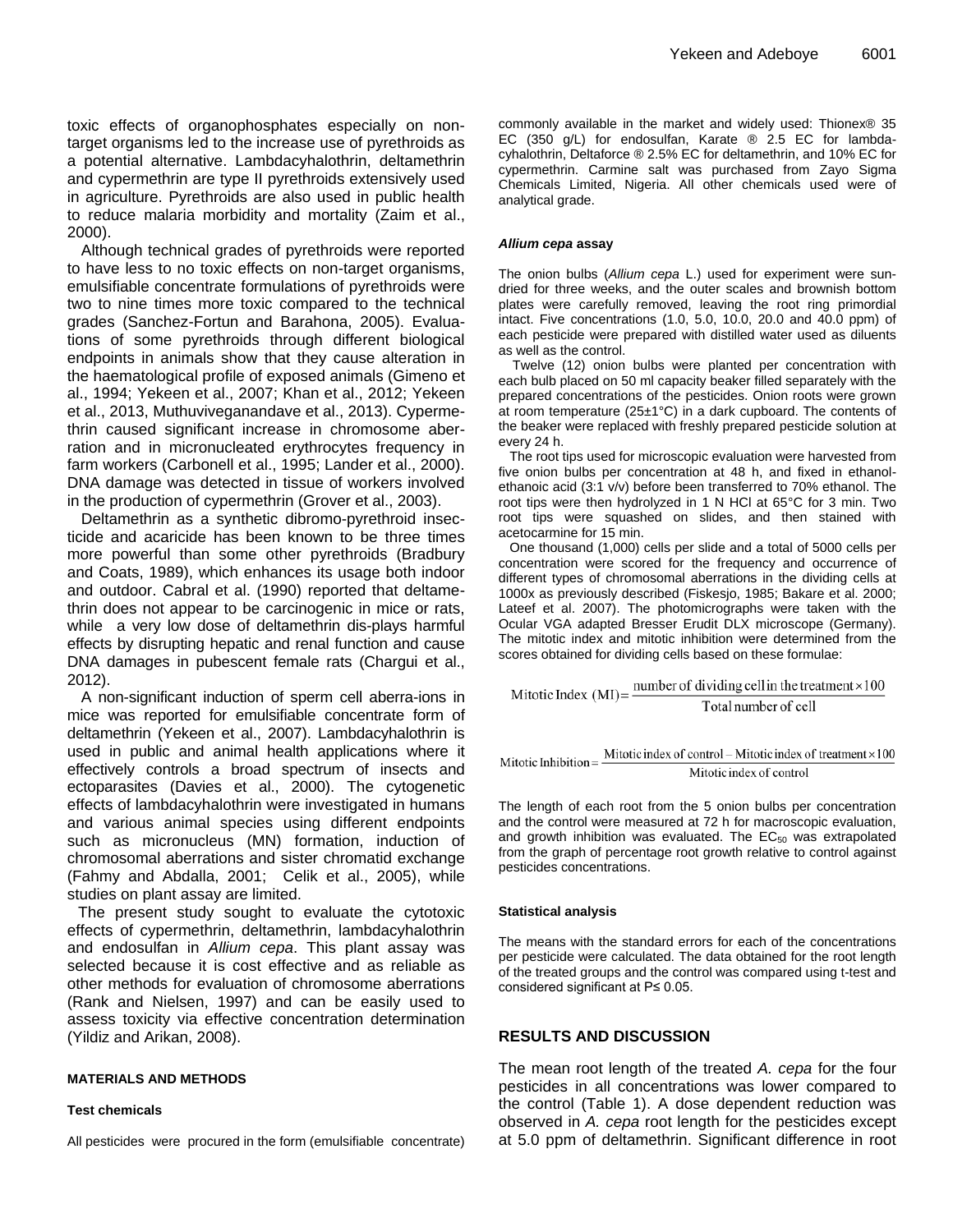| Concentration<br>(ppm) | <b>Mean root</b><br>length | %<br>inhibition | <b>Dividing</b><br>cells | <b>Mitotic</b><br>index | <b>Mitotic</b><br>inhibition | <b>Sticky</b><br>chromosome | <b>Disturbed</b><br>spindle | Chr<br>bridge  | Chr<br>fragment | Chr<br>Laggard           | C<br>mitosis   | <b>Total</b><br>aberration   | %<br>Frequency |
|------------------------|----------------------------|-----------------|--------------------------|-------------------------|------------------------------|-----------------------------|-----------------------------|----------------|-----------------|--------------------------|----------------|------------------------------|----------------|
| Control                |                            |                 |                          |                         |                              |                             |                             |                |                 |                          |                |                              |                |
| 0                      | $2.88 \pm 0.08$            | $\blacksquare$  | 162                      | 3.24                    |                              |                             |                             |                |                 |                          |                |                              |                |
|                        |                            |                 |                          |                         |                              |                             |                             |                |                 |                          |                |                              |                |
| Cypermethrin           |                            |                 |                          |                         |                              |                             |                             |                |                 |                          |                |                              |                |
| 1.0                    | $2.50 \pm 0.23$            | 13.19           | 101                      | 2.02                    | 37.65                        |                             | 9                           | $\overline{2}$ |                 | 3                        |                | 14                           | 0.28           |
| 5.0                    | $2.18 \pm 0.08$            | 24.31           | 85                       | 1.70                    | 47.53                        |                             | 14                          | 3              |                 |                          |                | 19                           | 0.38           |
| 10.0                   | $1.88 \pm 0.12^*$          | 34.72           | 65                       | 1.30                    | 59.88                        | 3                           | 10                          | 5              |                 | $\overline{2}$           |                | 20                           | 0.40           |
| 20.0                   | $1.54 \pm 1.12^*$          | 46.53           | 41                       | 0.82                    | 74.69                        |                             | 6                           |                | $\mathbf{1}$    |                          | 1              | 9                            | 0.18           |
| 40.0                   | $0.88 \pm 0.05*$           | 69.44           | 26                       | 0.52                    | 83.95                        |                             | 6                           | 3              |                 |                          |                | 9                            | 0.18           |
| <b>Deltamethrin</b>    |                            |                 |                          |                         |                              |                             |                             |                |                 |                          |                |                              |                |
| 1.0                    | $2.28 \pm 0.16$            | 20.83           | 112                      | 2.24                    | 30.86                        |                             | 6                           |                |                 | 2                        |                | 9                            | 0.18           |
| 5.0                    | $2.49 \pm 0.10$            | 13.54           | 102                      | 2.04                    | 37.04                        |                             | 8                           | 3              | $\mathbf{1}$    | $\overline{1}$           | $\overline{2}$ | 15                           | 0.30           |
| 10.0                   | $1.84 \pm 0.10^*$          | 36.11           | 78                       | 1.56                    | 38.27                        |                             |                             | $\overline{c}$ |                 |                          |                | $\overline{2}$               | 0.04           |
| 20.0                   | $1.58 \pm 0.12^*$          | 45.14           | 10                       | 0.20                    | 93.83                        |                             |                             |                |                 |                          |                | $\mathbf{1}$                 | 0.02           |
| 40.0                   | $0.98 \pm 0.08^*$          | 65.97           | $\mathbf 0$              | 0                       | 100.0                        |                             |                             |                |                 |                          |                |                              |                |
|                        |                            |                 |                          |                         |                              |                             |                             |                |                 |                          |                |                              |                |
| Lambdacyhalothrin      |                            |                 |                          |                         |                              |                             |                             |                |                 |                          |                |                              |                |
| 1.0                    | $2.01 \pm 0.13$            | 30.21           | 145                      | 2.90                    | 10.49                        |                             |                             |                |                 |                          |                | $\mathbf{1}$                 | 0.02           |
| 5.0                    | $1.95 \pm 0.09$            | 32.29           | 86                       | 1.72                    | 46.91                        |                             |                             | $\overline{2}$ |                 |                          |                | 3                            | 0.06           |
| 10.0                   | $1.12 \pm 0.07$ *          | 57.99           | 73                       | 1.46                    | 54.94                        |                             | 15                          |                |                 |                          |                | 16                           | 0.48           |
| 20.0                   | $1.04 \pm 0.08^*$          | 63.89           | 75                       | 1.50                    | 53.70                        |                             | 19                          | 3              | $\mathbf{1}$    |                          |                | 24                           | 0.32           |
| 40.0                   | $0.69 \pm 0.08*$           | 76.04           | 32                       | 0.64                    | 80.25                        |                             | 3                           | $\overline{1}$ |                 | $\overline{\phantom{a}}$ |                | $5\phantom{.0}$              | 0.10           |
| Endosulfan             |                            |                 |                          |                         |                              |                             |                             |                |                 |                          |                |                              |                |
| 1.0                    | $2.84 \pm 0.10$            | 1.39            | 102                      | 2.04                    | 37.04                        |                             |                             |                |                 |                          |                | $\qquad \qquad \blacksquare$ | $\sim$         |
| 5.0                    | $2.53 \pm 0.08$            | 12.15           | 136                      | 2.72                    | 16.06                        |                             | 5                           | 1              |                 | 1                        |                | $\overline{7}$               | 0.14           |
| 10.0                   | $2.12 \pm 0.06$            | 26.39           | 79                       | 1.58                    | 51.23                        |                             | 2                           |                |                 | $\overline{\phantom{a}}$ |                | 3                            | 0.06           |
| 20.0                   | $1.78 \pm 0.05^*$          | 38.19           | 32                       | 0.64                    | 80.25                        |                             |                             |                |                 |                          |                |                              | 0.02           |
| 40.0                   | $0.95 \pm 0.08*$           | 67.01           | 17                       | 0.34                    | 89.51                        |                             | $\overline{2}$              |                |                 |                          |                | 2                            | 0.04           |

**Table 1.** Macroscopic and microscopic evaluations of the pesticide treated *Allium cepa*.

5000 cells were scored per concentration; Chr: chromosome; \*Student t-test show significant difference compared to control (P ≤ 0.05).

length was observed at 10.0, 20.0 and 40.0 ppm of deltamethrin, cypermethrin and lambda-cyhalothrin, while endosulfan showed difference at 20.0 and 40.0 ppm (P<0.05). Highest percent-tage root inhibition was observed at 40 ppm of each of the pesticides. Figure 1 shows the percentage root length relative to control where the  $\overline{EC}_{50}$  values of 9.0, 21.5, 23.5 and 29.00 ppm were obtained for lambdacyhalothrin, cyperme-thrin, deltamethrin and endosulfan, respectively, which indicate the decreasing order of their inhibitory effects on *A. cepa* root growth. The growth inhibitory effect of the pesticides is indicated by the significant reduction of root length compared to the control. Table 1 also shows the microscopic evaluation of the pesticides. A dose dependent reduction in the total mitotic dividing cells and mitotic index was observed in *A. cepa* treated with the pesticides, except for 5.0 ppm of endosulfan. However, complete cell arrest was observed only in deltamethrin at 40.0 ppm. The values of mitotic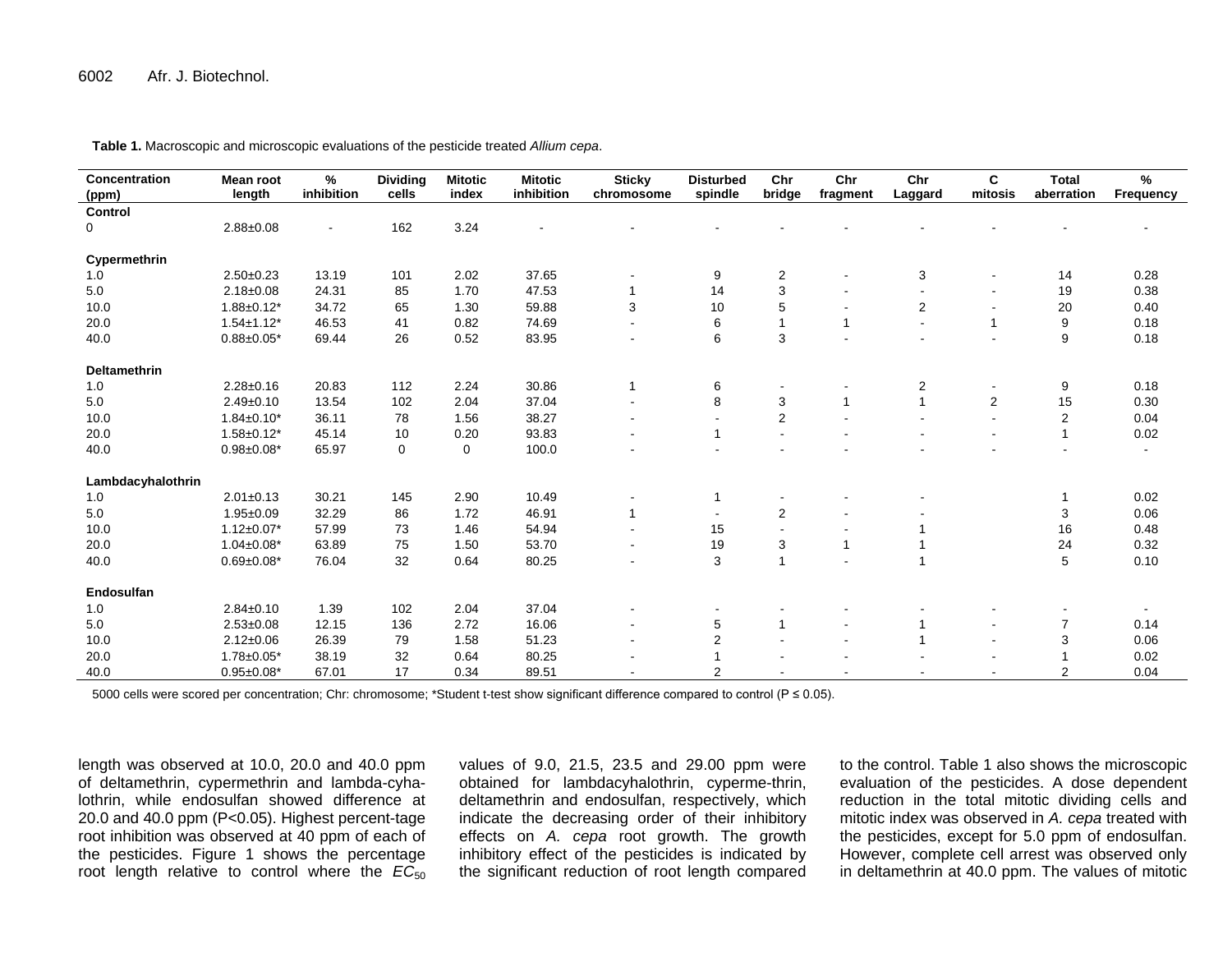

**Figure 1.** Growth inhibitions of pesticides treated *A. cepa* root.

index obtained for all pesticides at 10.0 (except in endosulfan), 20.0 and 40.0 ppm were lower than half of the negative control, which reflect their cytotoxicity. Similar observation was reported in *A. cepa* treated with different pesticides (Asita and Matebesi, 2010; Sibhghatulla et al*.,* 2012). The total chromosomal aberrations induced were in the order: Cypermethrin > lambdacyhalothrin > deltamethrin > endosulfan.

The aberrations observed in the three pesticides included sticky chromosome, disturbed spindle, cmitosis, chro-mosome-bridge and laggard chromosomes (Table 1 and Figure 2). Stickiness observed in the pyrethroid-treated onion roots may be due to physical adhesion of the proteins of the chromosome (Patil and Bhat, 1992). The occurrence of c-mitosis indicates that spindle formation was adversely affected (El-Ghamery et al., 2003). Disturbed spindle resulted in inability of chromosomes to move to the poles.

Chromosome bridge is formed by breakage and fusion of chromosomes and chromatids, the stickiness of chromosome and subse-quent failure of free anaphase separation, and unequal translocation or inversion of chromosome segments (Gomόrgen, 2005). Permjit and Grover (1985) attributed laggard chromosomes to the delayed terminalization, stickiness of chromo-some ends or the failure of chromosomal movement.

Aberrations of mitotic cycle, change of mitotic index and chromosomal abnormalities observed after exposure to toxic metals, metalloids or organic pollutants were attributed to the disorganization and depolymerization of microtubules, which underlie these processes in higher plant cells (Liu et al., 2009; Xu et al., 2009; Dho et al., 2010; Eleftheriou et al., 2012, 2013; Adamakis et al., 2013). Cypermethrin among other pesticides tested in

this study has the highest total chromosomal aberration. Seehy et al. (1983) reported that in mice, both technical and formulated products of alpha cypermethrin showed a dose dependent sister chromatid exchanges in dividing cells at all dose levels but the highest doses inhibited mitotic division.

Cypermethrin and alphamethrin were reported to elicit varying degrees of cytotoxic, turbagenic (toxicity to spindle) and clastogenic effects but generally more turbagenic and weak clastogenic (Rao et al., 2005). However, Asita and Makhalemele (2008) reported that alpha-thrin (active ingredient of alpha-cypermethrin) was only cytotoxic but not genotoxic at various concentrations in treated *A. cepa*. Cypermethrin has been classified as a possible human carcinogen (EPA, 2002).

The pesticides used induced significant growth inhibition at 10.0, 20.0 and 40.0 ppm. Also, at these concentrations, the mitotic index was lower than half of the values obtained for the control which indicate their cytotoxic effects. Induction of chromosomal aberrations at different concentrations shows the genotoxic effects on the meristematic cells of *A. cepa.* The aberrations observed were however not dose dependent, which may be due to fewer number of dividing cells at higher concentration of the pesticide and complete cell arrest observed at 40.0 ppm of deltamethrin.

Our results are in accord with the previous reports, where mitotic inhibition and genotoxicity of pesticides were demonstrated (Mosuro et al 1999; Chauhan et al*.*, 1999; Kumar and Chaudhary, 2012). Reduction in mitotic activity could be due to the inhibition of DNA synthesis (Schneiderman et al*.,* 1971; Sudhakar et al*.,* 2001) or due to a block in the G2-phase of the cell cycle, thus preventing the cell from entering mitosis (Van't Hof, 1968).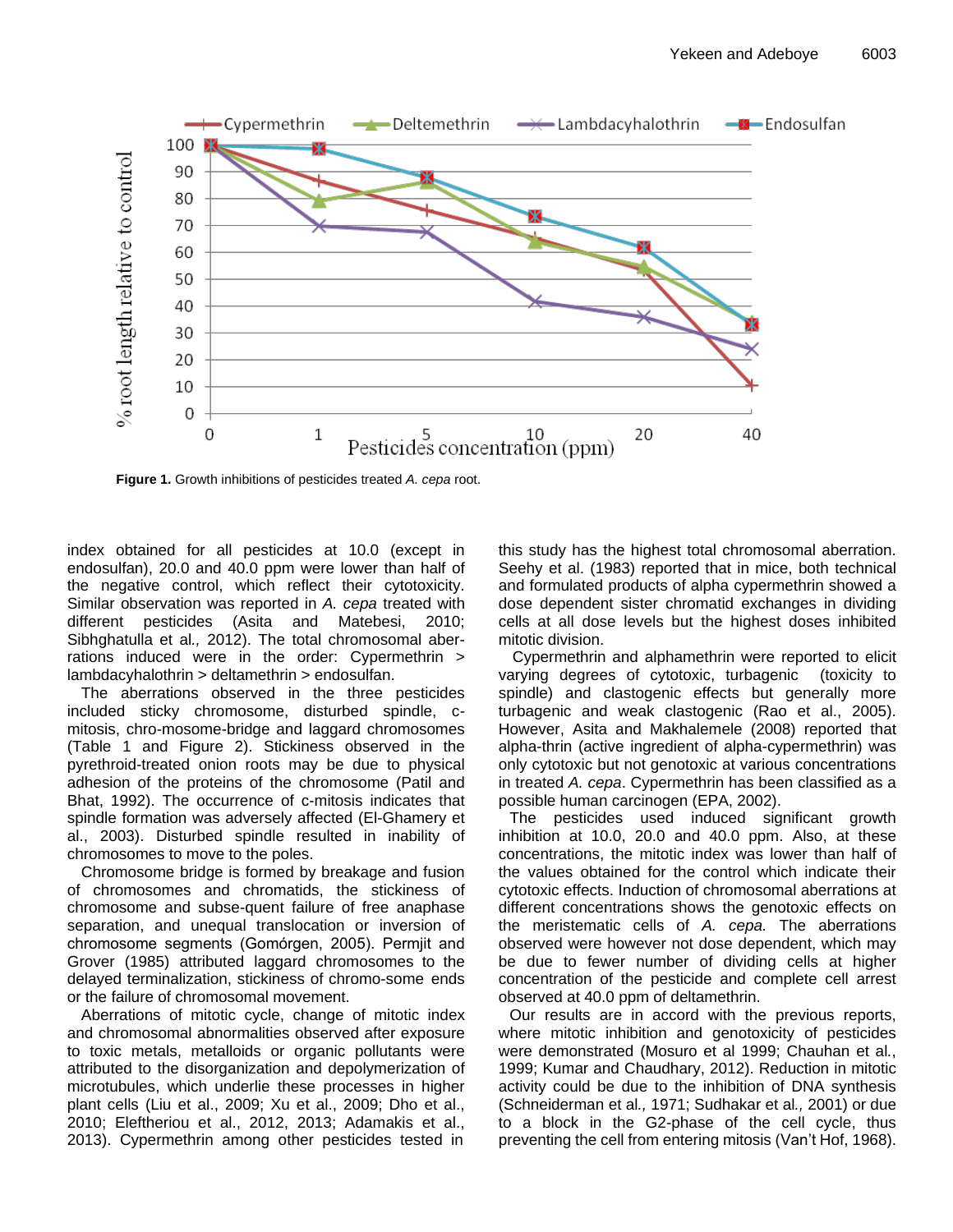

a

 $\mathbf b$ 



 $\mathbf c$ 

 $\mathbf d$ f  $\mathbf{e}$  $\mathbf{i}$  $\mathbf{h}$ 

**Figure 2.** Normal and aberrant cells observed in *allium cepa* treated with pesticide. **a,** normal interphase; **b,** normal prophase; **c,** normal metaphase; **d,** normal anaphase; **e,** normal telophase; **f,** laggard chromosome; **g,** disturbed spindle and fragmentation; **h,** sticky chromosome; **I,** chromosome bridge.

Prior to occurrence of chromosome aberrations, there is always some growth restriction which is the cumulative response of all the damaging effects (Fiskejo, 1997).

g

#### **Conclusion**

The inhibition of growth and induction of chromosomal aberrations by the pesticides show their cytogenotoxic effects*.* This data provide more information on the cypermethrin, deltamethrin, lambdacyhalothrin and endosulfan of which exposure to substantial concentration may constitute health risk to non-target organisms and thus will assist in future ecotoxicological evaluations.

#### **REFERENCES**

- Adamakis I-D, Panteris E, Cherianidou A, Eleftheriou EP, (2013). Effects of bisphenol A on the microtubule arrays of *Pisum sativum* L. root meristematic cells. Mutation Research - Genetic Toxicol. Environ. Mut. 750:111-120.
- Anis M, Shiran B, Wani AA (1998). Genotoxic effect of aldrin and malathion on the root meristem of *Vicia faba*. J. Cytol. Genet. 33:35- 42.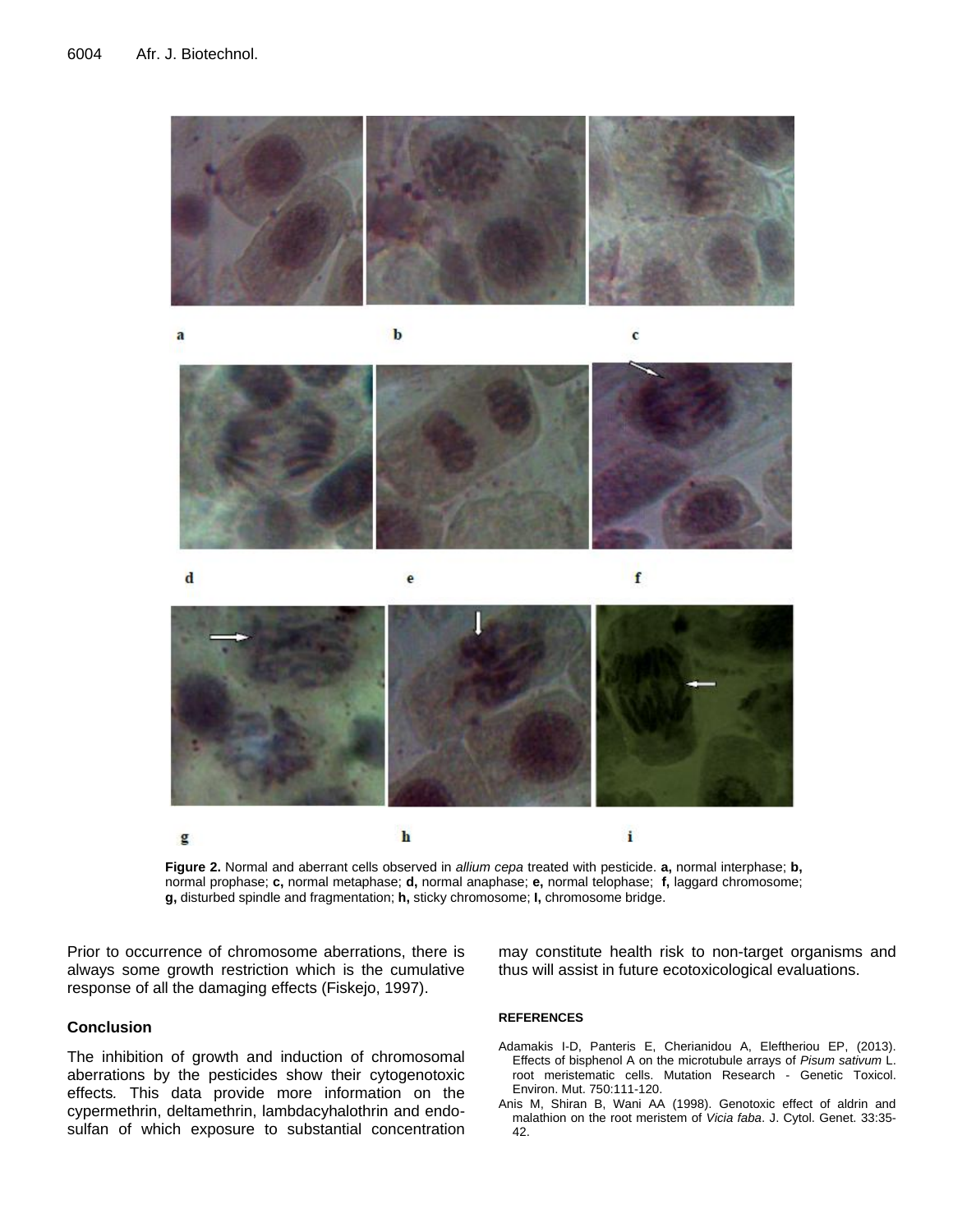Asita AO, Matebesi LP (2010). Genotoxicity of hormoban and seven other pesticides to onion root tip meristematic cells. Afr. J. Biotechnol. 9(27):4225-4232.

Asita OA and Makhalemele R (2008) Genotoxicity of Chlorpyrifos, Alpha-thrin, Efekto virikop and Springbok to onion root tip cells. Afr. J. Biotechnol. 7(23):4244-4250.

ATSDR (2008) (Content Source[\);Sidney Draggan Ph.D.](http://www.eoearth.org/profile/Sidney.draggan) (Topic Editor) "Health effects of endosulfan". In: Encyclopedia of Earth. Eds. Cutler J. Cleveland (Washington, D.C.: Environmental Information Coalition, National Council for Science and the Environment). [First published in the Encyclopedia of Earth March 31, 2008; Last revised Date March<br>31. 2008: Retrieved May 1. 2013 31, 2008; Retrieved May 1, 2013 [<http://www.eoearth.org/article/Health\\_effects\\_of\\_endosulfan>](http://www.eoearth.org/article/Health_effects_of_endosulfan)

Badr A, Ibrahim AG (1987). Effects of the herbicide glean on mitosis, chromosomes and nucleic acids in *A. cepa* and *Vicia faba* root meristems. Cytologia*.* 52:293-302.

Bakare AA, Mosuro AA, Osibanjo O (2000). Effects of simulated Leachates on chromosomes and mitosis of *Allium cepa* (L). J. Environ. Biol. 21:263-271.

Bradbury SP, Coats JR (1989). Toxicokinetics **a**nd toxicodynamics of pyrethroid insecticides in fish. Environ. Toxicol. Chem. 8:373-380

Cabral JRP, Galendo D, Laval M, Lyandrat N (1990). Carcinogenicity studies with deltamethrin in mice and rats. Cancer LeU., 49:147-152

Carbonell E, Valbuena A, Xamena N, Creus A, Marcos R (1995). Temporary variations in chromosomal aberrations in a group of agricultural workers exposed to pesticides. Mutat. Res. 344:127-134.

Celik A, Mazmanci B, Camlica Y, Comelekoglu U, Askin A (2005). Evaluation of cytogenetic effects of lambdacyhalothrin on wisker rat bone marrow by gavage administration. Ecotoxicol. Environ. Safe. 61:128-133

Chargui I, Grissa I, Bensassi F, Hrira MY, Haouem S, Haouas Z, Bencheikh H (2012). Oxidative Stress, Biochemical and Histopathological Alterations in the Liver and Kidney of Female Rats Exposed to Low Doses of Deltamethrin (DM): A Molecular Assess Biomed. Environ. Sci. 25(6):672‐683

Chauhan LKS, Saxena PN, Gupta SK (1999). Effects of deltamethrin on the ultrastructure of root meristem cells of *Allium cepa.* Pestic. Biochem. Physiol*.* 64:181-189.

Das B, Pervin K, Roy AK, Ferdousi Z, Saha AK (2010). Toxic effects of prolonged endosulfan exposure on some blood parameters in albino rat. J. Life Earth Sci. 5:29-32

Davies CR, Lanus - Cuentas EA, Campos P, Mange J, Leon E, Camales J (2000). Spraying houses in the Peruvian Andes with Lambda-cyhalothrin protects residents against cutaneous leshimaniasis. Trans. Roy. Soc. Med. Hyg. 94:631-636.

Dho S, Camusso W, Mucciarelli M, Fusconi A (2010). Arsenate toxicity on the apices of *Pisum sativum* L. seedling roots: effects on mitotic activity, chromatin integrity and microtubules. Environ. Exp. Bot. 69:17-23.

Eleftheriou EP, Adamakis I-D S, Fatsiou M, Panteris E. (2013). Hexavalent chromium disrupts mitosis by stabilizing microtubules in *Lens culinaris* Moench. root tip cells. Physiologia Plantarum 147:169- 180.

Eleftheriou EP, Adamakis I-D S, Melissa P. (2012). Effects of hexavalent chromium on microtubule organization, ER distribution and callose deposition in root tip cells of *Allium cepa* L. Protoplasma 249:401-416.

El-Ghamery AA, El-Kholy MA, Abou El-Yousser MA, (2003). Evaluation of cytological effects of Zn2+ in relation to germination and root growth of *Nigella sativa* L. and *Triticum aestivum* L. Mutat. Res. 537(1):29-41.

EPA U.S. Environmental Protection Agency (2002). Chemicals Evaluated for Carcinogenic Potential, Science Information Management Branch, Health Effects Division, Office of Pesticide Program, May

Fahmy AM, Abdalla EF (2001). Cyogenetic effects by the natural pyrethrin and the synthetic lambda-cyhalothrin in mice *in vivo*. Cytologia. 66:139-149.

Fiskesjo G (1985) The Allium test as a standard in environmental monitoring. Hereditas 102:99-112.

Fiskesjo G (1997) 'Allium test for screening chemical evaluation of cytological parameters', in Wang, W., Gorsuch, J.W. and Hughes,

J.S. (Eds), Plants for Environmental Studies New York, NY:CRC Lewis Publishers. pp.307-333.

- [Gimeno](http://www.sciencedirect.com/science/article/pii/0742841394000197) L, [Ferrando](http://www.sciencedirect.com/science/article/pii/0742841394000197) MD, [Sanchez](http://www.sciencedirect.com/science/article/pii/0742841394000197) S, [Andreu](http://www.sciencedirect.com/science/article/pii/0742841394000197) E (1994). Endosulfan effects on liver and blood of the eel, *Anguilla Anguilla.* [Comparative](http://www.sciencedirect.com/science/journal/07428413) Biochemistry and Physiology Part C: [Pharmacology,](http://www.sciencedirect.com/science/journal/07428413) Toxicol. [Endocrinol.](http://www.sciencedirect.com/science/journal/07428413) [108\(3\)](http://www.sciencedirect.com/science/journal/07428413/108/3):343-348.
- Gomόrgen AN (2005). Cytological effect of the potassium metabisulphite and potassium nitrate food preservative on root tips of *Allium cepa* L. Cytologia 70:119-128.
- Grover P, Danadevi K, Mahboob M, Rozati R, Banu BS, Rahman MF (2003). Evaluation of genetic damage in workers employed in esticide production utilizing the Comet assay. Mutagenesis 18:201-205.
- Khan A, Ahmad L, Khan M.Z. (2012). Hemato-biochemical changes induced by pyrethroid insecticides in avian, fish and mammalian species. Int. J. Agric. Biol. 14:834-842.

Kumar G, Chaudhary N. (2012). Mitotoxic effect of 2, 4-D and endosulfan in root meristems of *Hordeum vulgare.* Chromosome Bot. 7:73-77.

Lander BF, Knudsen LE, Gamborg MO, Jarventaus H, Norppa H (2000) Chromosome aberrations in pesticide-exposed greenhouse workers. Scand. J. Work Environ. Health 26:436-442.

Lateef A, Yekeen TA, Ufoma P (2007). Bacteriology and Genotoxicity of some Pharmacaeutical wastewater in Nigeria. Int. J. Environ. Health. 1(4):551- 562

Liu D, Xue P, Meng Q, Zou J, Gu J, Jiang W (2009). Pb/Cu effects on the organization of microtubule cytoskeleton in interphase and mitotic cells of *Allium sativum* L. Plant Cell Rep. 28:695-702.

Modaresi M, Seif MR (2011). Effect of an organochlorine insecticide, endosulfan, on blood parameters in rat. Shahrekord University of Medical Sciences. 13(2); 26-32.

Mosuro AA, Bakare AA, Koofreh MA, Ngenwi AA (1999). Genetic safety evaluation of pesticides using *Allium cepa* assay J. Cytol. Genet. 34(2):173-182.

Muthuviveganandave V, Hwang I, Anita V, Malarani PS, Selvam C, Hemalatha M, Pandurangan M (2013). Synthetic Pyrethroid effect on blood plasma biomarker Enzymes and histological changes in *Catla catla*. Int. J. Exp. Path. 94:104-108.

Patil BC, Bhat GI (1992). A comparative study of MH and EMS in the induction of choromosomal aberrations on lateral root meristem in *Clitoria ternata* L. Cytologia*,* 57:259-264

Permjit K, Grover IS (1985). Cytological effects of some organophosphorus pesticides. II Meiotic effects. Cytologia*,* 50:199- 211.

Rank J, Nielsen MH (1997). *Allium cepa* anaphasetelophase root tip chromosome aberration assay on NmethylNnitrosourea, maleic hydrazide, sodium azide, and ethyl methanesulfonate. Mut. Res. 390:121-127.

Rao BV, Narasimham TL, Subbarao MV (2005). Relative Genotoxic Effects of Cypermethrin, Alphamethrin and Fenvalerate on the Root Meristems of *Allium cepa*. Cytologia, 70(3):225-231.

Sanchez-Fortun S, Barahona MV (2005). Comparative study on the environmental risk induced by several pyrethroids in estuarine and freshwater invertebrate organisms. Chemosphere 59(4):553-559.

Schneiderman MH, Dewey WC, Highfield DP (1971). Inhibition of DNA synthesis in synchronized Chinese hamster cell treated in G1 with cycloheleximide. Exp. Cell Res*.* 67:147-155.

Seehy MA, Shalabi HG, Shaker N, Badr E (1983). In vivo induction of sister chromatid exchanges in mice by cypermethrin. Proceedings of the International Conference on Environmental Hazards of Agrochemicals. 1:659-673.

Sibhghatulla S, Nazia N, Mohammad IL, Waseem A (2012). Dichlorophen and Dichlorovos mediated genotoxic and cytotoxic assessment on root meristem cells of *Allium cepa* Science Diliman*.* 24(1):13-22.

Sudhakar R, Gowda KNN, Venu G (2001). Mitotic abnormalities induced by silk dyeing industry effluents in the cells of *Allium cepa.* Cytologia. 66:235-239.

Van't Hof J (1968). The action of IAA and kinetin on the mitotic cycle of proliferative and stationary phase excised root meristem. Exp. Cell Res. 51:167-176.

Xu P, Liu D, Jiang W (2009). Cadmium effects on the organization of microtubular cytoskeleton in interphase and mitotic cells of *Allium*